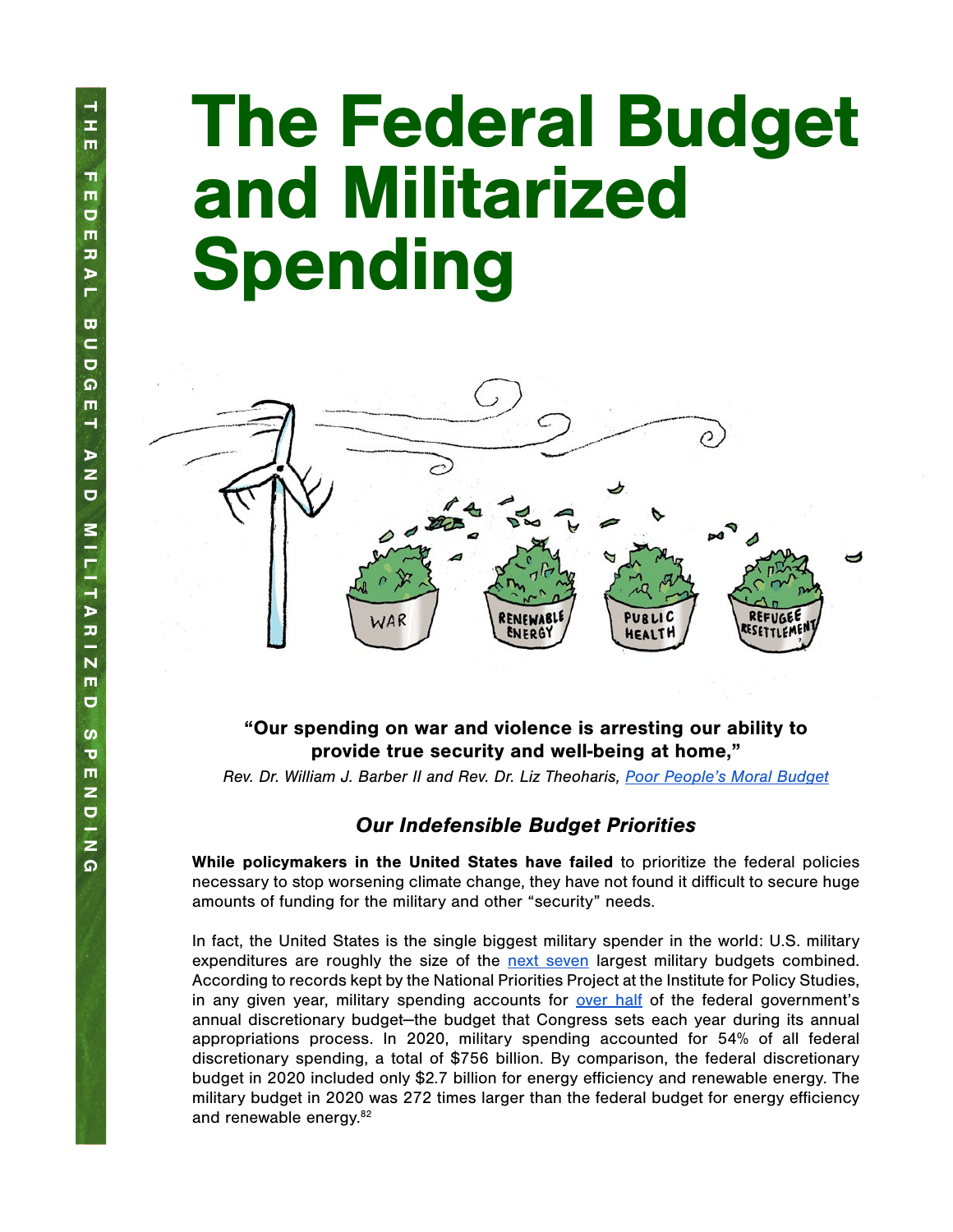As a further statement of national priorities, the U.S. Department of Energy in fact deals more in nuclear weapons—the other great existential threat to humankind, beside climate

The military budget in 2020 was 272 times larger than the federal budget for energy efficiency and renewable energy.

change—than in energy. The Department of Energy budget for 2020 was \$38 billion, of which \$24 billion, or 62%, was for nuclear weapons.

Since September 11, 2001 an allencompassing "war on terror" has ushered in a seemingly limitless military spending spree. [A](https://watson.brown.edu/costsofwar/figures/2019/budgetary-costs-post-911-wars-through-fy2020-64-trillion)ccording to **[Brown University's Cost of War](https://watson.brown.edu/costsofwar/figures/2019/budgetary-costs-post-911-wars-through-fy2020-64-trillion)** 

[Project](https://watson.brown.edu/costsofwar/figures/2019/budgetary-costs-post-911-wars-through-fy2020-64-trillion), an estimated \$6.4 trillion has been spent on the U.S. War on Terror since 2001.<sup>83</sup> Originally defined as a mission to defend the United States against future terrorist threats from al Qaeda and affiliated organizations, the "global war on terror" has expanded from fighting in Afghanistan to wars and military occupations in more than 80 countries. On top of an expansion of wars abroad, the Department of Homeland Security was created in 2002 in large part to coordinate the "defense of the homeland" against terrorist attacks, ushering in significant increases in militarized domestic spending. Compared to the \$6.4 trillion spent on war in the past two decades, [the cost of shifting the U.S. power grid](https://www.woodmac.com/news/feature/deep-decarbonisation-the-multi-trillion-dollar-question/?utm_source=gtmarticle&utm_medium=web&utm_campaign=wmpr_griddecarb) to

100% renewable energy over the next ten years is an estimated \$4.5 trillion.<sup>84</sup> Instead of funding endless wars, we could have transformed our fossil-fueled energy system, with money to spare.

The endless wars in Iraq and Afghanistan haven't made anyone safer. They have [claimed 800,000 human lives](https://watson.brown.edu/costsofwar/) and displaced an estimated 21 million more, all while further destabilizing the region.<sup>85</sup> These violent wars cost \$70 billion per



year. [For every dollar spent](https://www.nationalpriorities.org/analysis/2020/three-big-ideas-reducing-military-spending/) on diplomacy and humanitarian aid in 2020, the U.S. spent  $$16.65$  on the military.<sup>86</sup> This underfunding of diplomacy has dire implications for the climate crisis, given its nature as a truly global problem: any solution must depend on international cooperation and negotiation - in other words, on a robust diplomatic effort.

The U.S. military budget alone encompasses a huge percentage of discretionary spending. When we account for militarized spending across the budget, however, militarization occupies an even greater piece of the pie. On top of the traditional military budget, the [broader militarized budget](https://www.nationalpriorities.org/analysis/2017/militarized-budget-2017/) includes discretionary spending on veterans' affairs, homeland security, and law enforcement and incarceration. Non-traditional segments of the militarized budget add tens of billions in spending per year. A 2016 calculation of the militarized budget found that it accounted for a whopping 64% of discretionary spending. In the past few decades, militarized spending on incarceration and immigration enforcement—now at \$25.6 billion in 2020—has skyrocketed to more than 11 times what it was in 1976, after adjusting for inflation. Of course, this is also nearly ten times the \$2.7 billion in federal funding for energy efficiency and renewable energy.87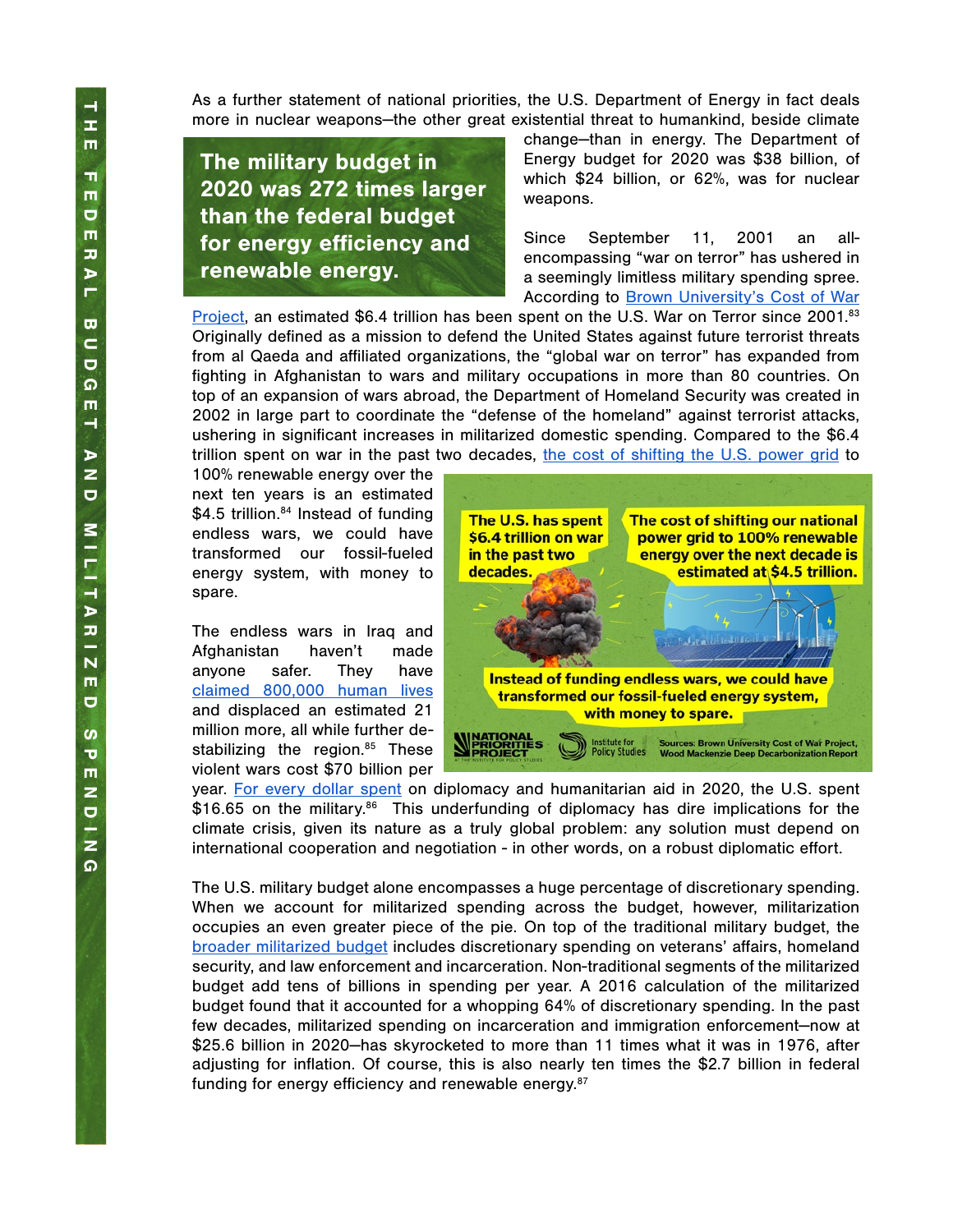### Who Profits from the Militarized, Extractive Economy?

As the federal government increases military spending, they also prop up the power and influence of military corporations, which then use their influence to help draft and pass policies from which they further profit.

Nearly half of the military budget [goes to contractors](https://media.nationalpriorities.org/uploads/publications/ppc-moral-budget-2019-report-full-final-3.pdf) every year.<sup>88</sup> In 2019, the Department of Defense had obligated \$381 billion in contracts, with a budget of \$688 billion. These contracts are incredibly lucrative, with CEOs of the top five DoD contractors—Lockheed Martin, Boeing, General Dynamics, Raytheon, and Northrop Grumman—being paid

The average Pentagon contractor salary is close to \$200,000, compared to an entry level pay for a soldier which is \$20,172.

While thousands of active-duty service people and their families qualify for food stamps, most of the military budget pads the pockets of major military corporations.

a combined \$100 million per year. The [average Pentagon contractor](https://www.marketwatch.com/story/the-average-defense-department-contractor-is-paid-nearly-200000-2016-12-06) [salary](https://www.marketwatch.com/story/the-average-defense-department-contractor-is-paid-nearly-200000-2016-12-06) is close to \$200,000, compared to an entry level [pay for](https://www.businessinsider.com/how-much-military-service-members-make-2019-2) [a soldier](https://www.businessinsider.com/how-much-military-service-members-make-2019-2) which is \$20,172.89 While thousands of active-duty service people and their families qualify for food stamps, most of the military budget pads the pockets of major military corporations.

The same goes for border security, where corporations make millions of dollars in profit to monitor, arrest, incarcerate, and deport people. As U.S. budgets for border and immigration control has grown

massively since the 1980s, so have corporate profits associated with border militarization. Between 2006 and 2018 ICE, CBP, and Coast Guard together issued [more than 344,000](https://www.tni.org/en/morethanawall) [contracts](https://www.tni.org/en/morethanawall) for order and immigration control services worth \$80.5 billion.<sup>90</sup> The same corporations that reap huge financial rewards from high levels of US military spending also dominate the border security business. Take Lockheed Martin, for example. In 2009 the largest military contractor in the world landed a contract potentially worth more than \$945 million for the maintenance and upkeep of 16 surveillance planes. This single contract was [equal to the entire border and immigration enforcement budgets](https://www.tni.org/en/morethanawall) from 1975 to 1978.<sup>91</sup>

Compared to the money paid to corporations, humanitarian groups supporting refugees and migrants along the U.S.-Mexico border receive pennies in federal spending.

Like the military industrial complex, the fossilfuel industry thrives on the corporate drive for profits. As their business model brings the world to the brink of climate chaos, [BP, Shell, Chevron,](https://www.theguardian.com/business/2020/feb/12/revealed-big-oil-profits-since-1990-total-nearly-2tn-bp-shell-chevron-exxon)  [and Exxon](https://www.theguardian.com/business/2020/feb/12/revealed-big-oil-profits-since-1990-total-nearly-2tn-bp-shell-chevron-exxon) have made almost \$2 trillion in profits since 1990.<sup>92</sup> Mirroring the tactics of the

The same corporations that reap huge financial rewards from high levels of U.S. military spending also dominate the border security business.

beneficiaries of the military industrial complex, the big four fossil fuel corporations have used their tremendous wealth and power to safeguard policies that would protect their profit-margin even with the knowledge that such policies were driving the climate crisis. Both the fossil fuel industry and military industrial complex--which rely on one another to remain in operation-- follow the paradigms of the [extractive economy](https://movementgeneration.org/wp-content/uploads/2016/11/JT_booklet_English_SPREADs_web.pdf), premised on the accumulation, concentration, and enclosure of wealth and power.